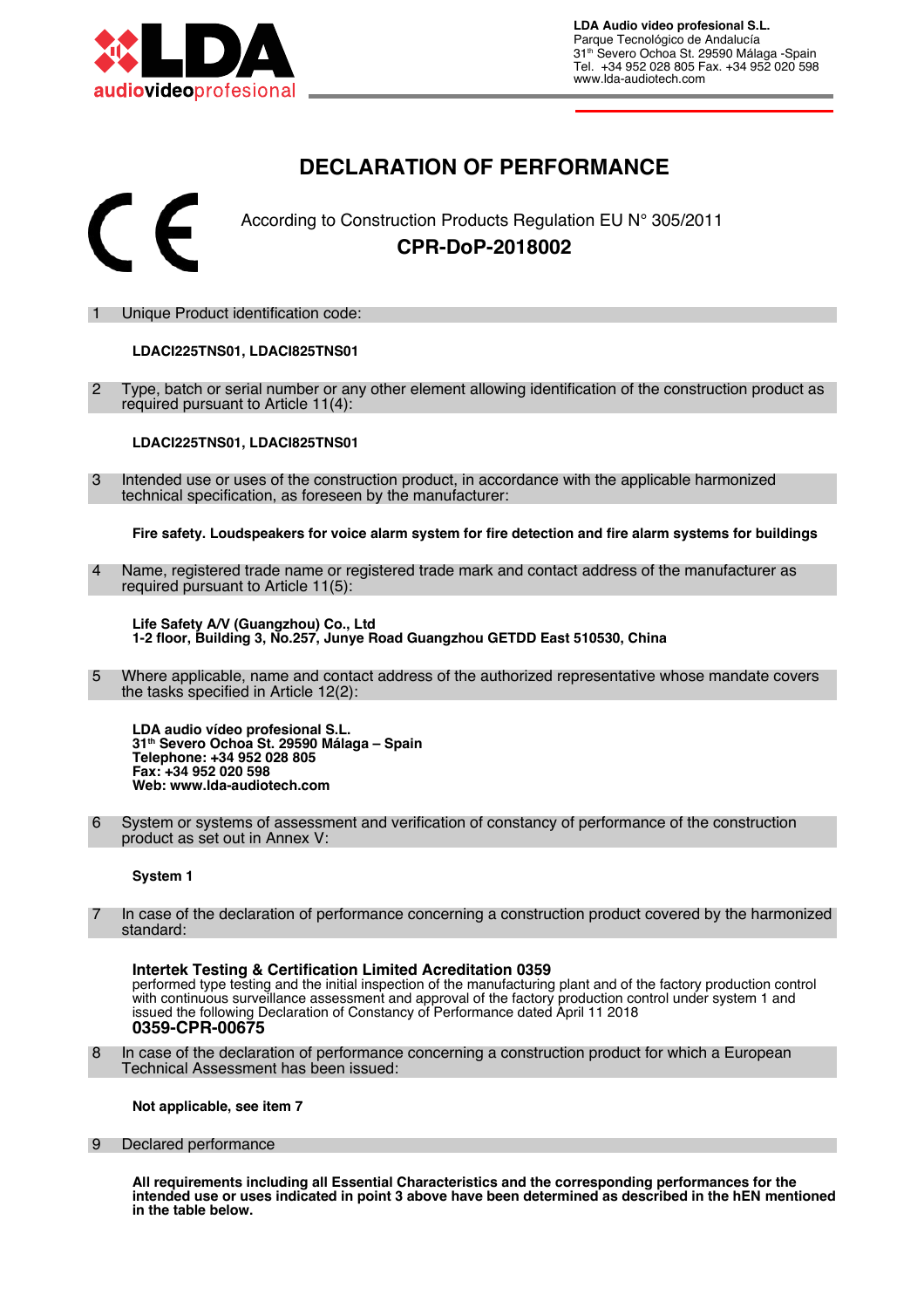

| <b>Essential characteristics</b>                                          | <b>Performance</b> | Harmonised technical specification   |                           |
|---------------------------------------------------------------------------|--------------------|--------------------------------------|---------------------------|
| Performance under fire condition                                          | Pass               | Clauses:<br>4.2, 5.2, 5.3, 5.4, 5.5  | EN54-24:2008 <sup>a</sup> |
| Operational reliability                                                   | Pass               | Clauses:<br>4.3, 4.4, 4.5, 5.6, 5.18 | EN54-24:2008 <sup>b</sup> |
| Durability of operational reliability: Temperature<br>resistance          | Pass               | Clauses:<br>5.7, 5.8, 5.9            | EN54-24:2008b,c           |
| Durability of operational reliability: Humidity resistance                | Pass               | Clauses:<br>5.10.5.11.5.12           | EN54-24:2008b,c           |
| Durability of operational reliability: Corrosion resistance               | Pass               | Clauses:<br>5.13                     | EN54-24:2008              |
| Durability of operational reliability: Impact and vibration<br>resistance | Pass               | Clauses:<br>5.14, 5.15, 5.16, 5.17   | EN54-24:2008              |

a The products covered by this standard are assumed to enter the alarm condition, in an event of fire, before the fire becomes so large as to affect their functioning. There is therefore no requirement to function when exposed to direct attack from fire.

b For Clauses 5.7, 5.9, 5.10 and 5.18, Type A conditioning was applied

c Clauses 5.8 and 5.12 are not applicable to Type A loudspeakers

10 The performance of the product identified in points 1 & 2 is in conformity with the declared performance in point 9.

This declaration of performance is issued under the sole responsibility of the manufacturer identified in point 4.

#### Signed for and on behalf of the manufacturer by:

and the contract of the contract of Name: J. Barrera **Position: Technical Director** 

Málaga, April 11 2018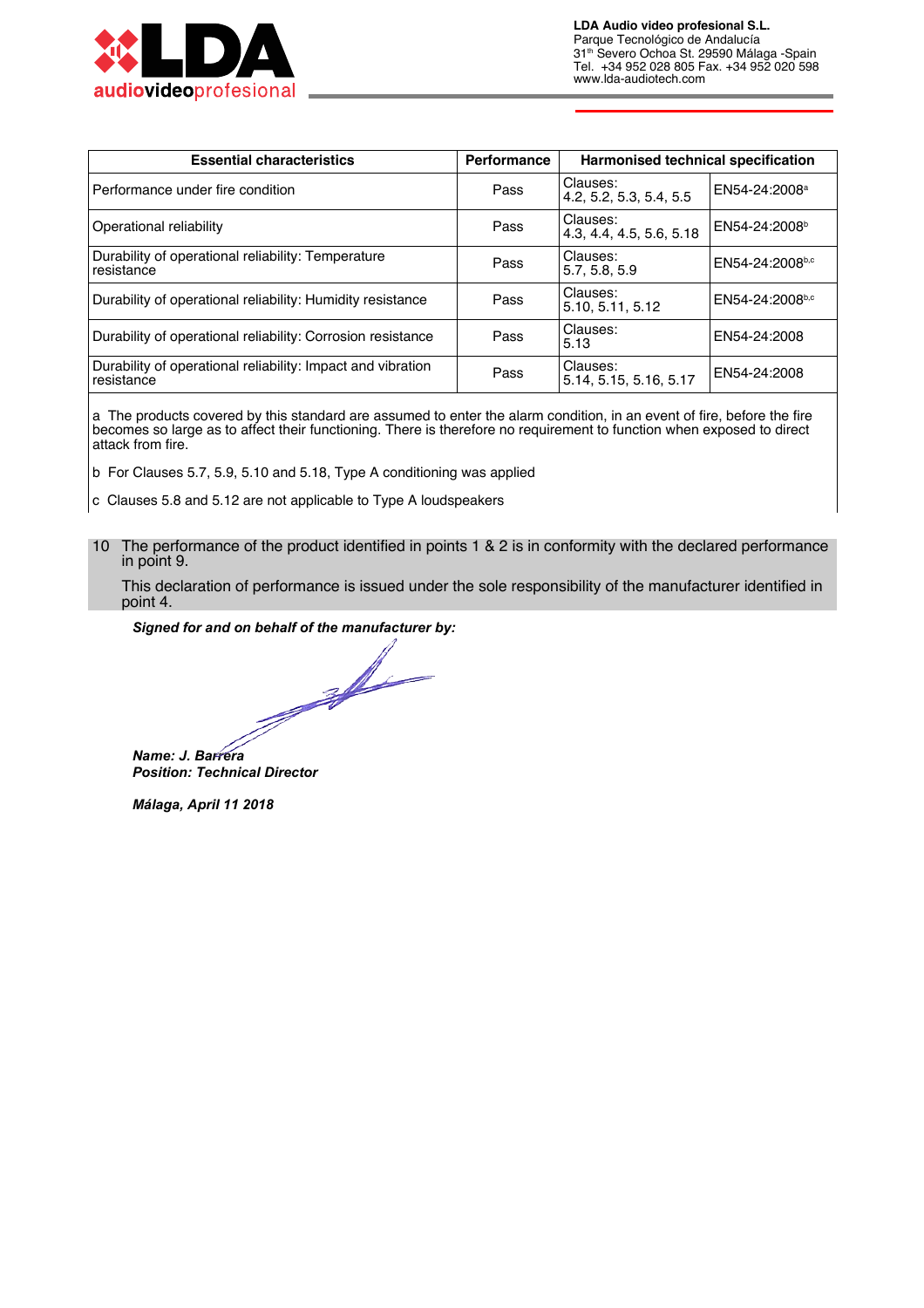

# **DECLARACIÓN DE PRESTACIONES**



### 1 Código de identifcación única del producto tipo:

## **LDACI225TN, LDACI825TNS01**

 2 Tipo, lote o número de serie o cualquier otro elemento que permita la identifcación del producto de construcción como se establece en el Artículo 11(4):

#### **LDACI225TN, LDACI825TNS01**

 3 Uso o usos previstos del producto de construcción, con arreglo con la especifcación técnica armonizada aplicable, tal como lo establece el fabricante:

**Seguridad contra incendios. Altavoces para sistemas de alarma por voz de sistemas de detección y alarma de incendios en edifcios**

Nombre, nombre o marca registrados y dirección de contacto del fabricante según lo dispuesto en el Artículo 11 (5):

**Life Safety A/V (Guangzhou) Co., Ltd 1-2 foor, Building 3, No.257, Junye Road Guangzhou GETDD East 510530, China**

 5 En su caso, nombre y dirección de contacto del representante autorizado cuyo mandato abarca las tareas especificadas en el Artículo 12 (2):

**LDA audio vídeo profesional S.L. C/ Severo Ochoa 31, 29590 Málaga – España Teléfono: +34 952 028 805 Fax: +34 952 020 598 Web: www.lda-audiotech.com**

 6 Sistema o sistemas de evaluación y verifcación de la constancia de las prestaciones del producto de construcción tal como figura en el anexo V:

#### **Sistema 1**

 7 En caso de declaración de prestaciones relativa a un producto de construcción cubierto por una norma armonizada:

**Intertek Testing & Certifcation Limited Acreditación 0359** realizó pruebas de tipo e inspección inicial de la fábrica y del control de producción en fábrica con vigilancia continua, aprobó el control de producción en fábrica bajo el sistema 1 y emitió la siguiente Declaración de Constancia de Prestaciones con fecha 11 de abril de 2018 **0359-CPR-00675**

 8 En caso de declaración de prestaciones relativa a un producto de construcción para el que se ha emitido una evaluación técnica europea:

**No aplicable, ver punto 7.**

#### 9 Declaración de prestaciones

**Todos los requisitos, incluyendo todas las características esenciales y las funciones correspondientes para el uso previsto o usos indicados en el punto 3 anterior se han determinado como se describen en las normativas europeas armonizadas que se indican en la tabla siguiente:**